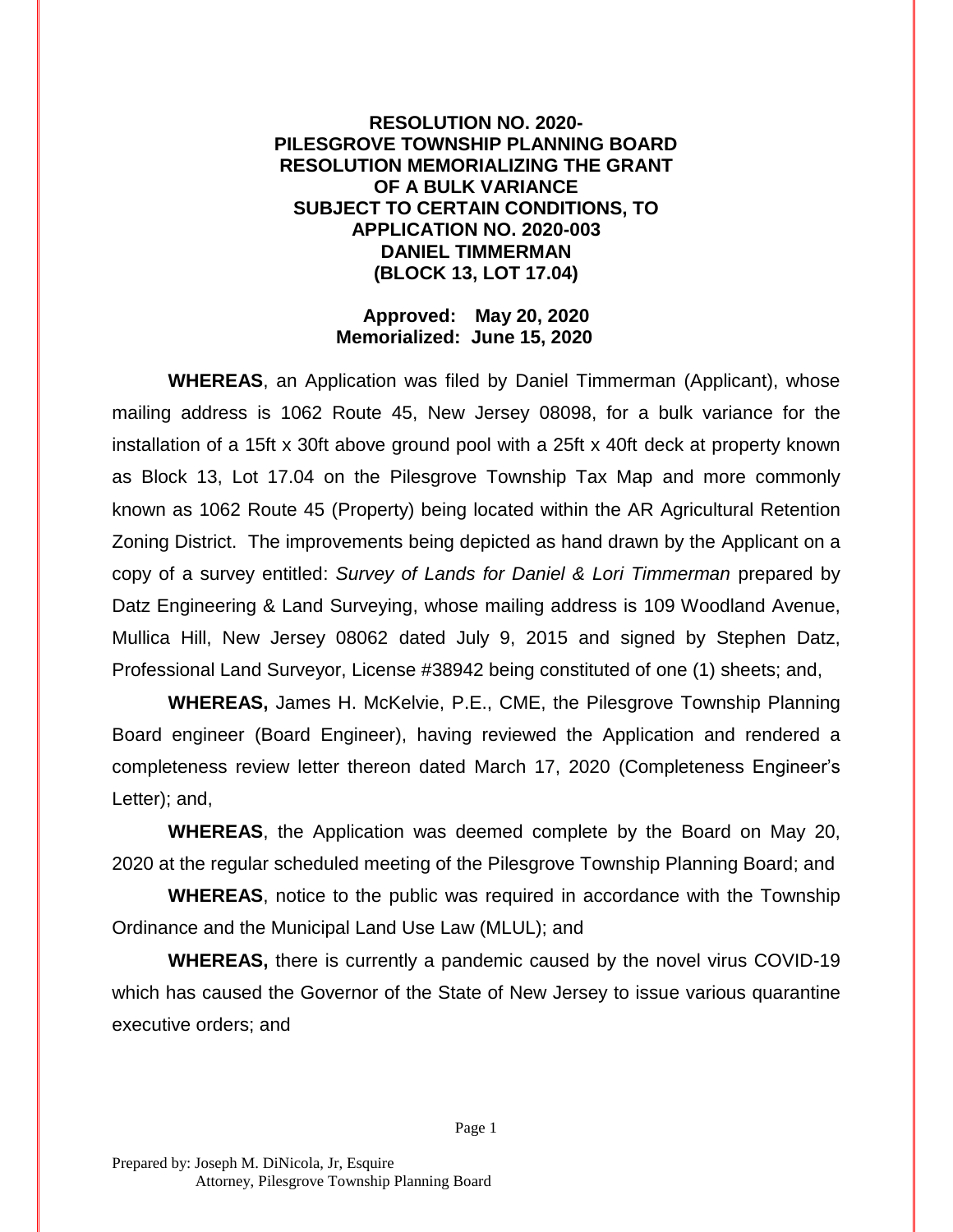**WHEREAS**, a result of these orders public gatherings is not permitted at the time this meeting was held, as such the Planning Board meeting was required to be conducted virtually.

**WHEREAS**, the Planning Board through the excellent work of the Secretary coordinated a virtual meeting through the program ZOOM; and

**WHEREAS**, the Planning Board issued its own notice to the public prior to the meeting that the meeting would be held virtually with the instructions of how to call into the meeting; and

**WHEREAS**, the Applicant noticed the Application to be heard at the April meeting of the Pilesgrove Township Planning Board. This meeting was canceled as a result of the COVID-19 Executive Orders; and

**WHEREAS**, a notice was put on the door of the Township Building indicating that the Application would be heard at the next scheduled Planning Board meeting; and

**WHEREAS**, once the decision that the meeting would be held virtually the Applicant send a notice to the 200ft property owners within the 10-day requirement and published the notice in the South Jersey Times however the publication in the South Jersey Times was not within the 10-day requirement; and

**WHEREAS,** after review of the Applicant's Notice for the April meeting the Planning Board decided that the April notice met the Notice requirement of the MLUL and Township Ordinance; and

**WHEREAS**, the Board determined that it had jurisdiction to hear the Application and proceeded with a Public Hearing on the Application on the regular meeting of the Pilesgrove Township Planning Board convened on May 20, 2020; and,

**WHEREAS**, the Board heard testimony and representation from Daniel Timmerman, the Applicant; and,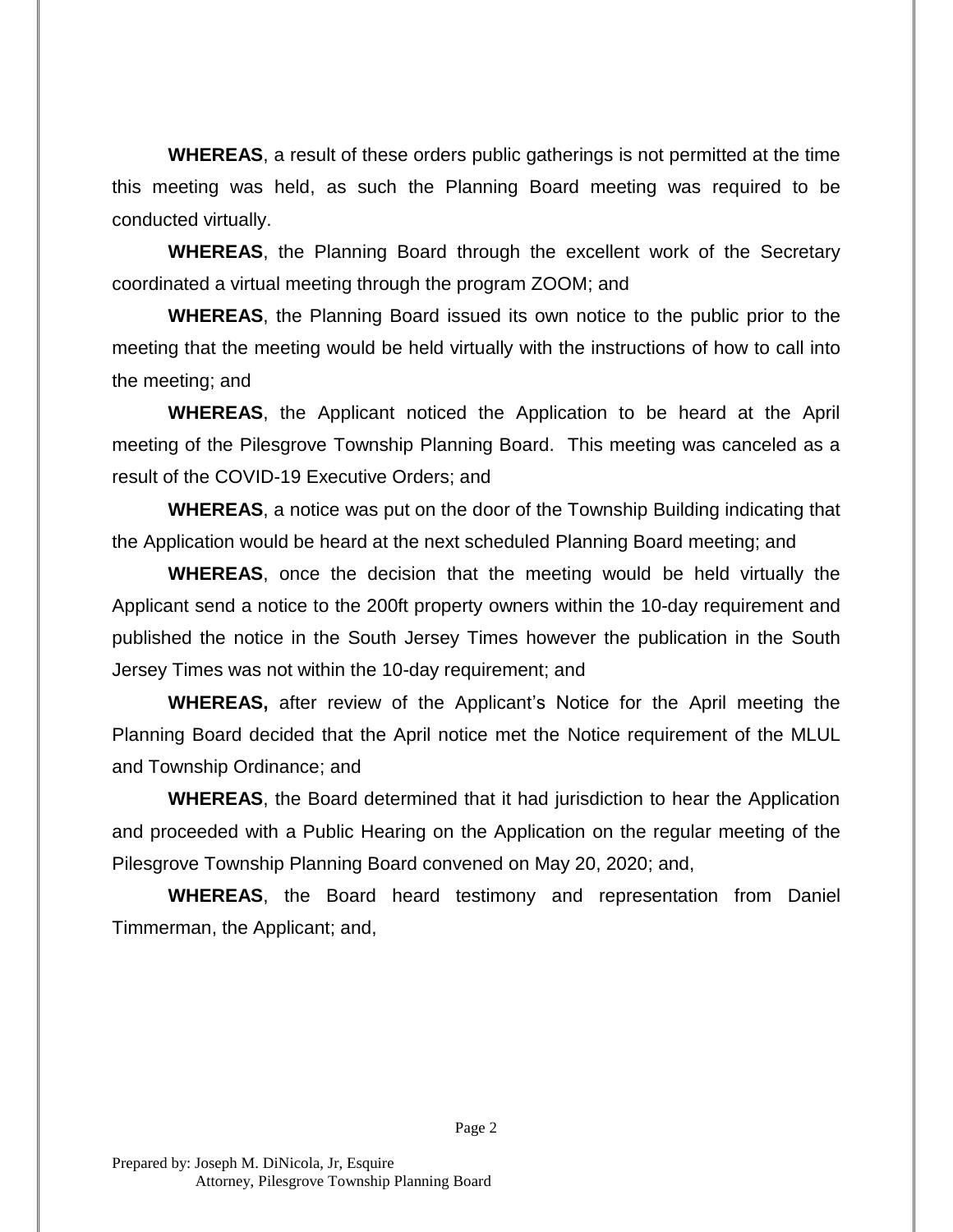**WHEREAS**, after hearing the above testimony, public comment and representations, the Board made the following findings of fact:

- 1. The property is in an AR Agricultural Retention Zoning District as designated on the Township Zoning Map.
- 2. The Property currently has a single-family residence and pole barn.
- 3. The Applicant is proposing to construct a 15ft x 30ft above ground swimming pool with a 25ft x 40ft deck.
- 4. The Applicant is requesting a bulk variance for Loat Coverage, where 9% is allowable by Township Ordinance, 12.28% currently exist and proposed is 14%.
- 5. As it relates to the variance requested the Applicant testified to the following negative and positive criteria:
	- Positive: The purpose of the MLUL would be advanced by this deviation from the zoning ordinance and the benefits from this deviation outweigh any detriment to the public good.
	- Negative: The pool and deck would not be a detriment to the public good and would not substantially impair the intent of the zoning ordinance
- 6. While, James H. McKelvie, PE, CME, the Planning Board Engineer did not provide a Technical Review Letter, he testified that the Applicant has complied with all requirements and would recommend all waivers requested.

**BE IT THEREFORE RESOLVED** on this \_\_\_\_\_ day of \_\_\_\_\_\_\_\_\_\_\_\_, 2020 by the Pilesgrove Township Planning Board, the Bulk Variance and waivers requested as further depicted on the Plan submitted is granted, and is subject to the following conditions:

1. Payment of any and all required fees which are due or may become due to the Township within seven (7) day notice thereof, including but not limited to, settlement of any outstanding review escrow accounts.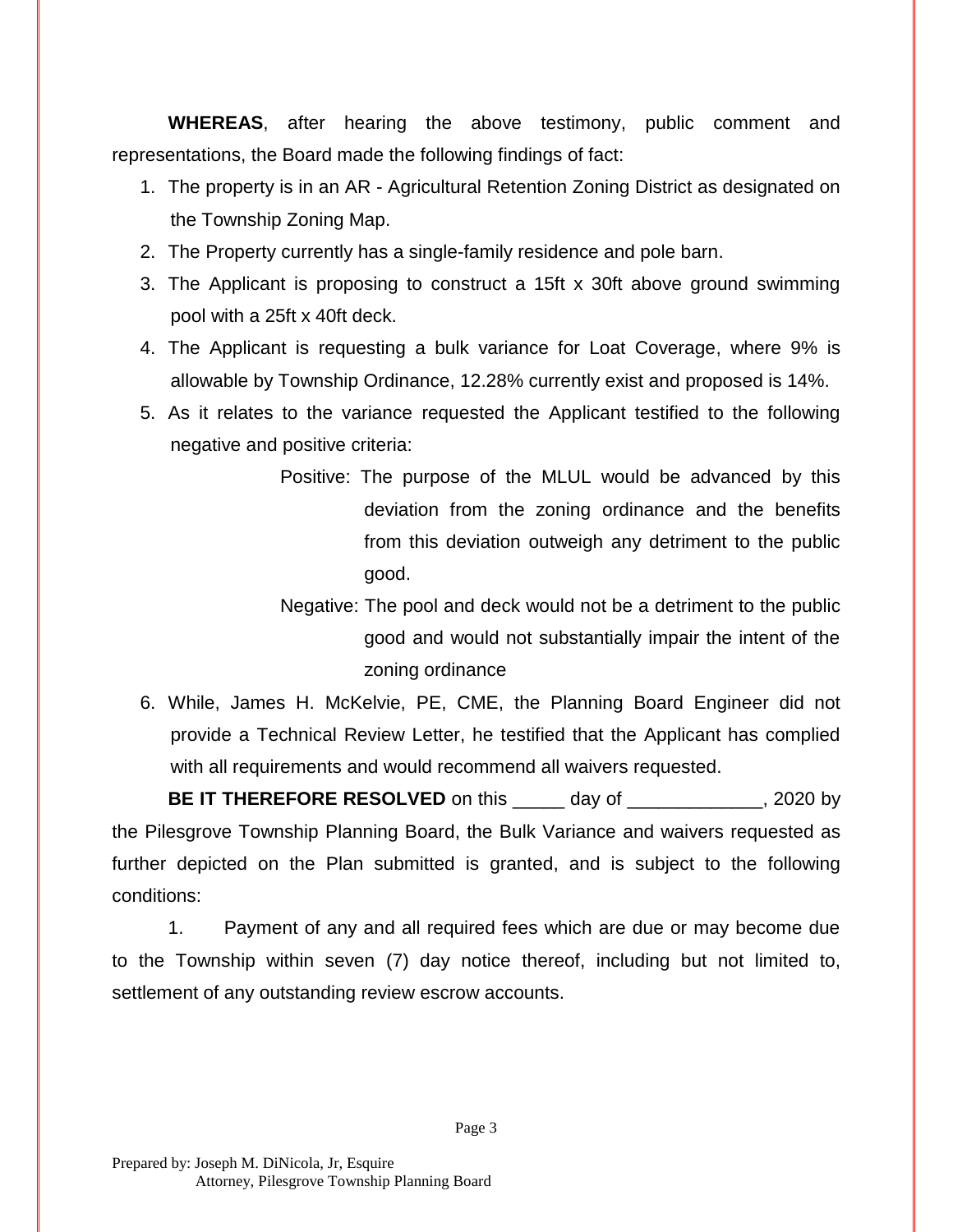2. Obtaining any and all other approvals for the proposed revisions that may be required by any governmental/regulatory body including, but not limited to, the New Jersey Department of Environmental Protection pursuant to the Freshwater Wetlands Act, the Salem County Planning Board and/or the Salem County Soil Conservation District, New Jersey Department of Transportation, etc. Applicant's engineer shall certify that said approvals have been received.

**BE IT FURTHER RESOLVED**, that in the event the above conditions are not satisfied within two (2) years from the date of the grant of approval, the relief granted herein shall be denied retroactively to said approval date.

**BE IT FINALLY RESOLVED** that the Applicant is hereby placed on notice that:

1. If he or his successors intend or desire to engage in a regulated activity upon the property as defined in N.J.S.A. 13:9B-3; and, if required, a Freshwater Wetlands Permit or exemption therefrom must be obtained.

2. In the event the development requires the disturbance of more than 5,000 square feet of Property, approval of a plan for soil erosion and sediment control may be required from the Salem County Soil Conservation District; and if so, no Certificate of Occupancy will issue until the plan is implemented.

3. Applicant shall comply with all representations made during the course of the hearing and in all filed documents.

4. Applicant shall indemnify and hold the Board harmless from any claim of any kind which may be made as a result of any deficiency in the Application, including any challenges to the notice requirements of the MLUL and Township Ordinance.

5. During construction, Applicant shall correct any condition causing erosion or any other deleterious effect upon the community within three (3) days notice, or any lesser time deemed required, from or by the Township Engineer.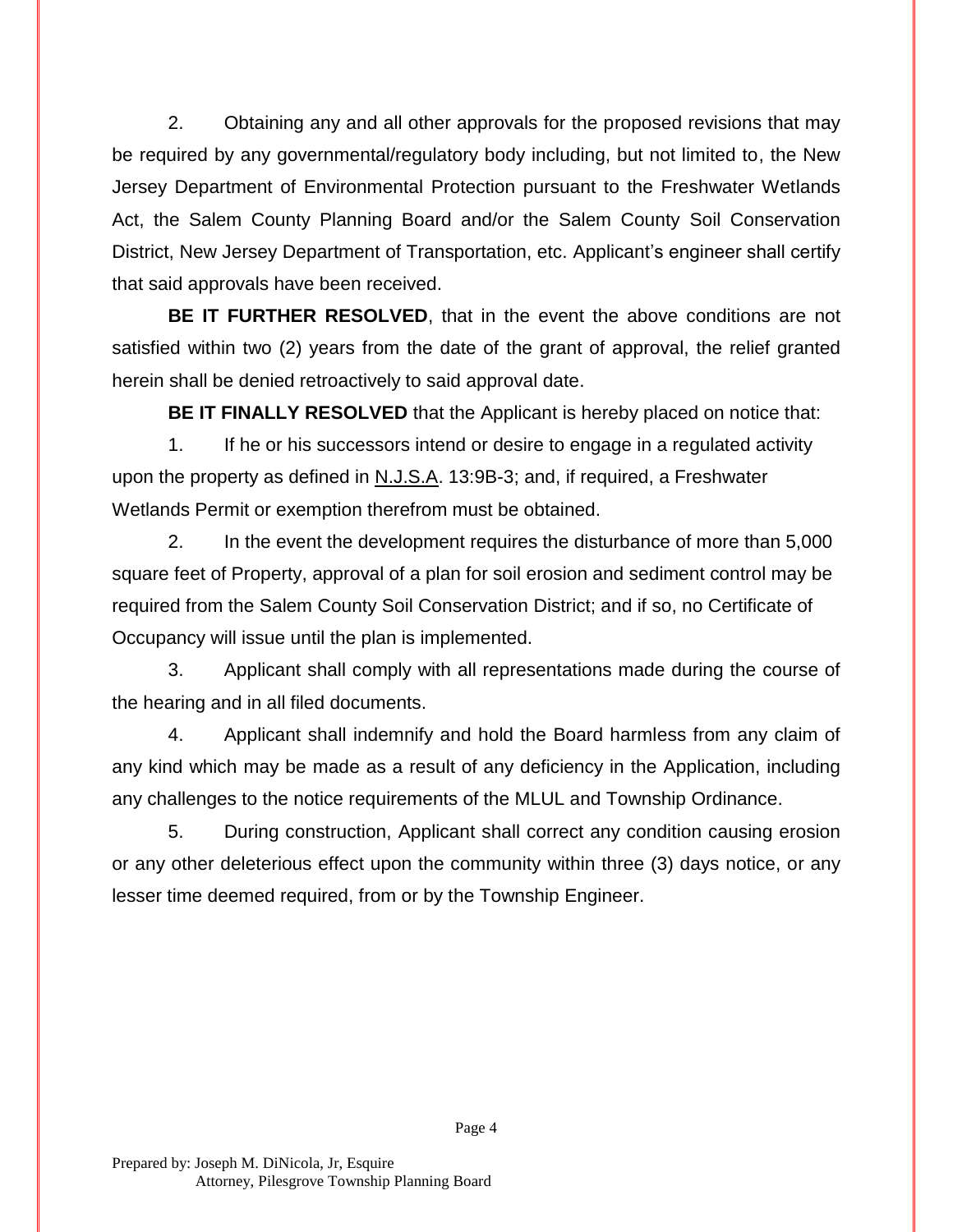6. Applicant shall be responsible for locating the improvements in accordance with the Ordinance and/or this Resolution. Same may require the retention of a professional land surveyor, engineer, etc. to ensure compliance with the Ordinance. Applicant expressly understands that the Township shall not be responsible for locating the improvements and if same are not in compliance with the Ordinance and/or this Resolution, Applicant shall be obligated to remove said non-conforming improvements and relocate them in accordance with the Zoning Requirements and/or this Resolution.

7. Any additional site improvements or modifications to the approved plan require approval from the Pilesgrove Planning Board.

8. The Applicant shall comply with all MLUL bonding requirements.

## **PILESGROVE TOWNSHIP PLANNING BOARD**

**BY:** 

**JEFFREY STRING, Chairperson**

**ATTEST:**

**RITA SHADE, Secretary**

**\_\_\_\_\_\_\_\_\_\_\_\_\_\_\_\_\_\_\_\_\_\_\_\_\_\_\_\_\_\_\_**